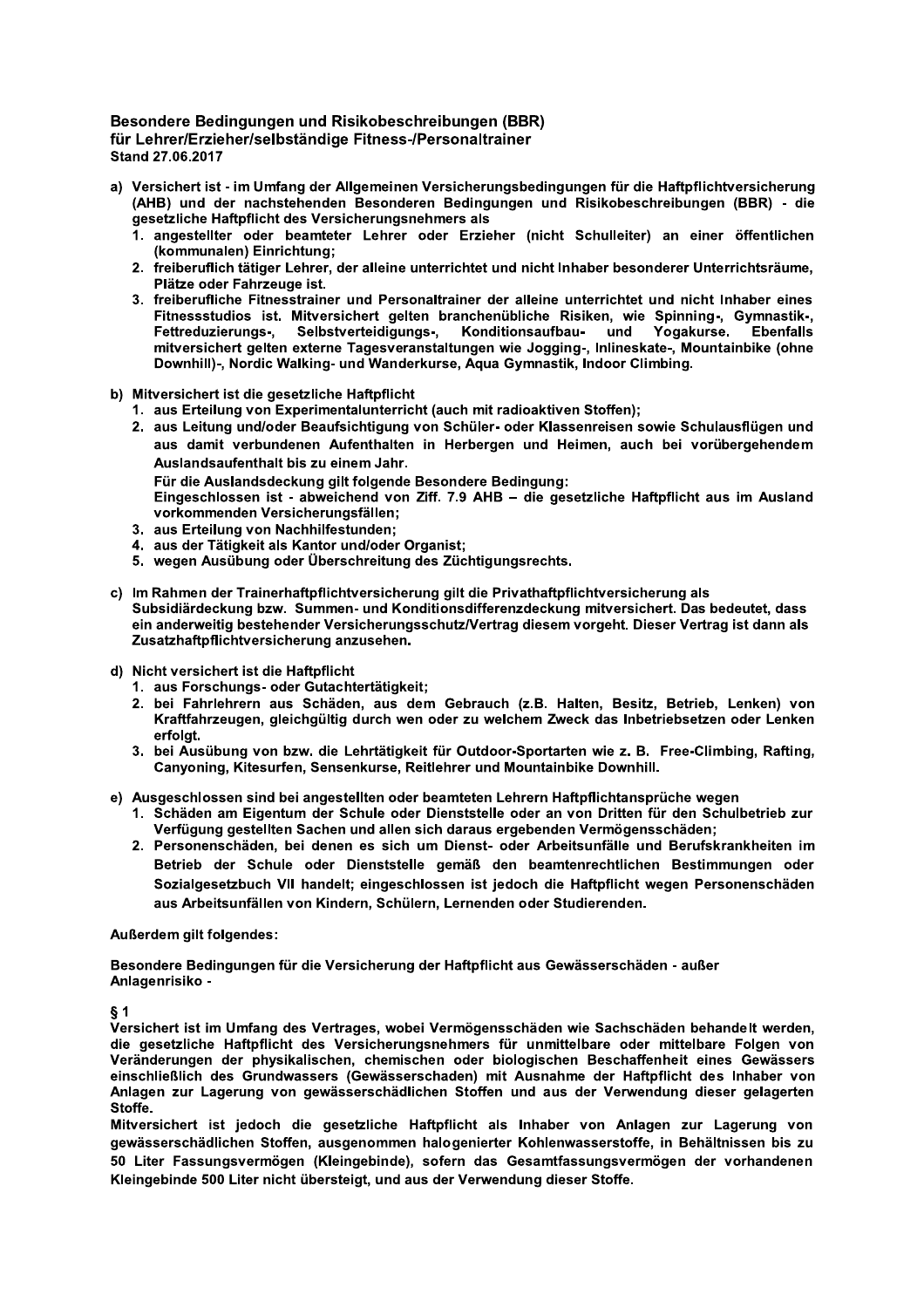Kein Versicherungsschutz - auch nicht über Ziff. 3.1(3) und Ziff. 4 AHB - besteht für Anlagen, die über die Begrenzung des Fassungsvermögens je Kleingebinde bzw. der Gesamtmenge hinausgehen (Versicherungsschutz hierfür wird ausschließlich durch besonderen Vertrag gewährt).

 $§ 2$ 

- 1) Aufwendungen, auch erfolglose, die der Versicherungsnehmer im Versicherungsfall zur Abwendung oder Minderung des Schadens für geboten halten durfte (Rettungskosten), sowie außergerichtliche Gutachterkosten werden vom Versicherer insoweit übernommen, als sie zusammen mit der Entschädigungsleistung die Versicherungssumme für Sachschaden nicht übersteigen. Für Gerichtsund Anwaltskosten bleibt es bei der Regelung der AHB.
- 2) Auf Weisung des Versicherers aufgewendete Rettungs- und außergerichtliche Gutachterkosten sind auch insoweit zu ersetzen, als sie zusammen mit der Entschädigung die Versicherungssumme für **Sachschaden** übersteigen. Eine Billigung des Versicherers von Maßnahmen des Versicherungsnehmers oder Dritter zur Abwendung oder Minderung des Schadens gilt nicht als Weisung des Versicherers.

 $§$ 3

Ausgeschlossen sind Haftpflichtansprüche gegen die Personen (Versicherungsnehmer oder jeden Mitversicherten), die den Schaden durch vorsätzliches Abweichen von dem Gewässerschutz dienenden Gesetzen, Verordnungen, an den Versicherungsnehmer gerichteten behördlichen Anordnungen oder Verfügungen herbeigeführt haben.

 $§ 4$ 

Ausgeschlossen sind Haftpflichtansprüche wegen Schäden, die unmittelbar oder mittelbar auf Kriegsereignissen, anderen feindseligen Handlungen, Aufruhr, inneren Unruhen, Generalstreik (in der Bundesrepublik oder in einem Bundesland) oder unmittelbar auf Verfügungen oder Maßnahmen von Hoher Hand beruhen. Das Gleiche gilt für Schäden durch höhere Gewalt, soweit sich elementare Naturkräfte ausgewirkt haben.

- 1. Große Kraft- und Wasserfahrzeugklausel
- a) Nicht versichert ist die Haftpflicht wegen Schäden, die der Versicherungsnehmer, ein Mitversicherter oder eine von ihnen bestellte oder beauftragte Person durch den Gebrauch eines Kraftfahrzeugs oder Kraftfahrzeuganhängers verursachen.
- b) Nicht versichert ist die Haftpflicht wegen Schäden, die der Versicherungsnehmer, ein Mitversicherter oder eine von ihnen bestellte oder beauftragte Person durch den Gebrauch eines Wasserfahrzeuges verursachen oder für die sie als Halter oder Besitzer eines Wasserfahrzeuges in Anspruch genommen werden.
- c) Besteht nach diesen Bestimmungen für einen Versicherten (Versicherungsnehmer oder Mitversicherten) kein Versicherungsschutz, so gilt dies auch für alle anderen Versicherten.
- d) Eine Tätigkeit der in Buchstabe a) und b) genannten Personen an einem Kraftfahrzeug, Kraftfahrzeuganhänger und Wasserfahrzeug ist kein Gebrauch im Sinne dieser Bestimmung, wenn keine dieser Personen Halter oder Besitzer des Fahrzeugs ist und wenn das Fahrzeug hierbei nicht in Betrieb gesetzt wird.
- 2. Große Luft- und Raumfahrzeugklausel
- Nicht versichert ist die Haftpflicht wegen Schäden, die der Versicherungsnehmer, ein Mitversicherter oder eine von a) ihnen bestellte oder beauftragte Person durch den Gebrauch eines Luft- oder Raumfahrzeugs verursachen oder für die sie als Halter oder Besitzer eines Luft- oder Raumfahrzeugs in Anspruch genommen werden.
- b) Besteht nach diesen Bestimmungen für einen Versicherten (Versicherungsnehmer oder Mitversicherten) kein Versicherungsschutz, so gilt das auch für alle anderen Versicherten.
- c) Nicht versichert ist die Haftpflicht aus
	- 1) der Planung oder Konstruktion, Herstellung oder Lieferung von Luft- oder Raumfahrzeugen oder Teilen für Luftoder Raumfahrzeuge, soweit die Teile ersichtlich für den Bau von Luft- oder Raumfahrzeugen oder den Einbau in Luft- oder Raumfahrzeuge bestimmt waren,
	- 2) Tätigkeiten (z.B. Montage, Wartung, Inspektion, Überholung, Reparatur, Beförderung) an Luft- oder Raumfahrzeugen oder deren Teilen,

und zwar wegen Schäden an Luft- oder Raumfahrzeugen, der mit diesen beförderten Sachen, der Insassen und allen sich daraus ergebenden Vermögensschäden sowie wegen sonstiger Schäden durch Luft- oder Raumfahrzeuge.

3. Mitversicherung von Vermögensschäden